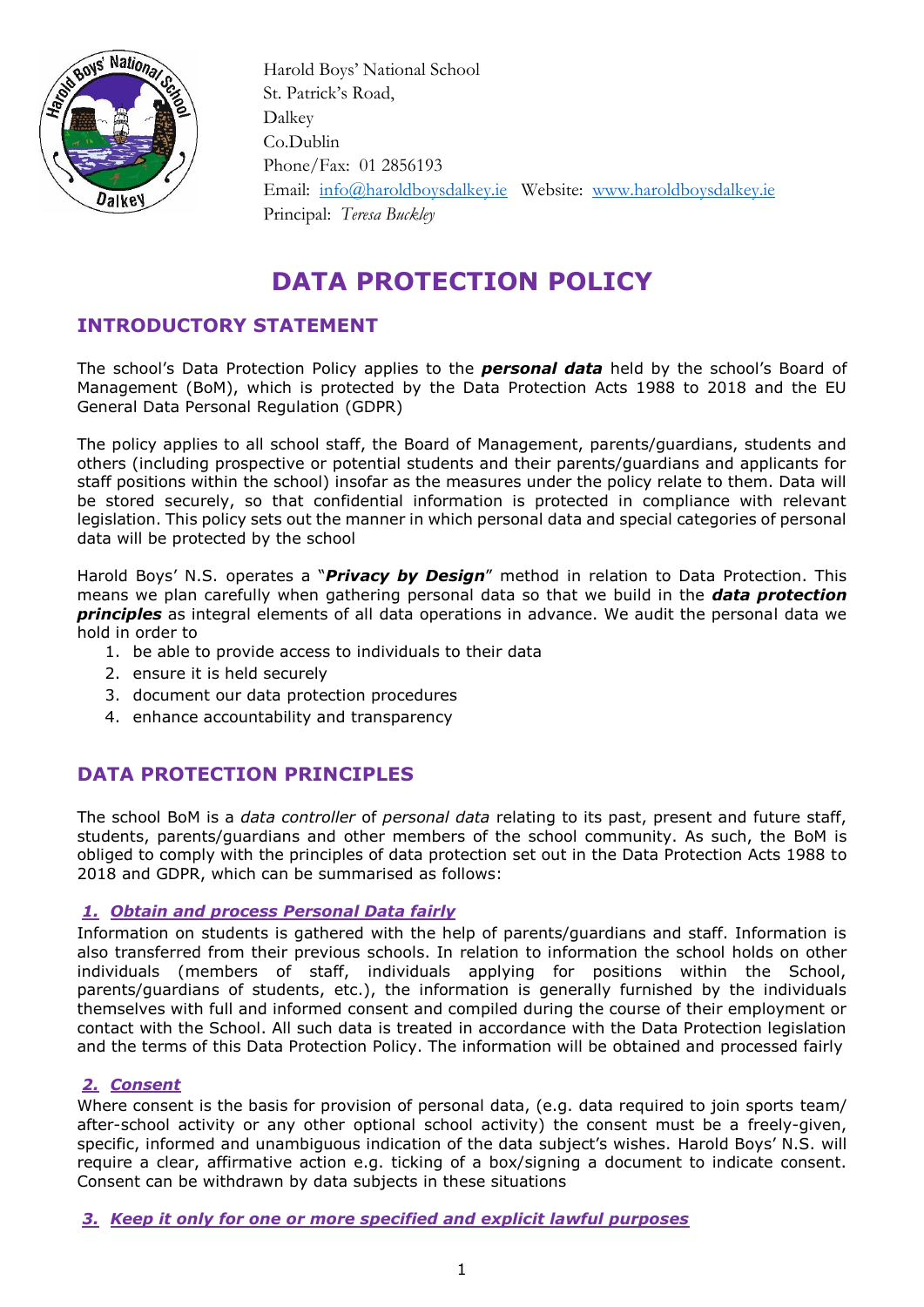The BoM will inform individuals of the reasons they collect their data and the uses to which their data will be put. All information is kept with the best interest of the individual in mind at all times

### *4. Process it only in ways compatible with the purposes for which it was given initially*

Data relating to individuals will only be processed in a manner consistent with the purposes for which it was gathered. Information will only be disclosed on a 'need to know' basis, and access to it will be strictly controlled

### *5. Keep Personal Data safe and secure*

Only those with a genuine reason for doing so may gain access to the information. Personal Data is securely stored under lock and key in the case of manual records and protected with computer software and password protection in the case of electronically stored data. Portable devices storing personal data (such as laptops) are encrypted and password-protected

### *6. Keep Personal Data accurate, complete and up-to-date*

Students, parents/guardians, and/or staff should inform the school of any change which the school should make to their personal data and/or sensitive personal data to ensure that the individual's data is accurate, complete and up-to-date. Once informed, the school will make all necessary changes to the relevant records. Records must not be altered or destroyed without proper authorisation. If alteration/correction is required, then a note of the fact of such authorisation and the alteration(s) to be made to any original record/documentation should be dated and signed by the person making that change

### *7. Ensure that it is adequate, relevant and not excessive*

Only the necessary amount of information required to provide an adequate service will be gathered and stored

### *8. Retain it no longer than is necessary for the specified purpose or purposes for which it was given*

As a general rule, the information will be kept for the duration of the individual's time in the school. Thereafter, the school will comply with DES guidelines on the storage of Personal Data relating to a student. In the case of members of staff, the school will comply with both DES guidelines and the requirements of the Revenue Commissioners with regard to the retention of records relating to employees. The school may also retain the data relating to an individual for a longer length of time for the purposes of complying with relevant provisions of law and or/defending a claim under employment legislation and/or contract and/or civil law. See **School Record Retention** table

| <b>Pupil-related</b>                        | <b>Retention Periods</b>                |
|---------------------------------------------|-----------------------------------------|
| School register/roll books                  | Indefinitely                            |
| <b>Enrolment forms</b>                      | Hold until pupil is 25 years            |
| Disciplinary notes                          | Never destroy                           |
| Test results - standardised                 | Hold until pupil is 25 years            |
| Psychological assessments etc.              | Never destroy                           |
| SEN files/IEPs                              | Never destroy                           |
| Accident reports                            | Never destroy                           |
| Child protection reports/records            | Never destroy                           |
| S.29 appeals                                | Never destroy                           |
| <b>Interview Records</b>                    | <b>Retention Periods</b>                |
| <b>Interview Board</b>                      | 18 months from close of competition     |
| Marking scheme                              | plus 6 months in case Equality Tribunal |
| Board of Management notes (for unsuccessful | needs to inform school that a claim is  |
| candidates)                                 | being taken                             |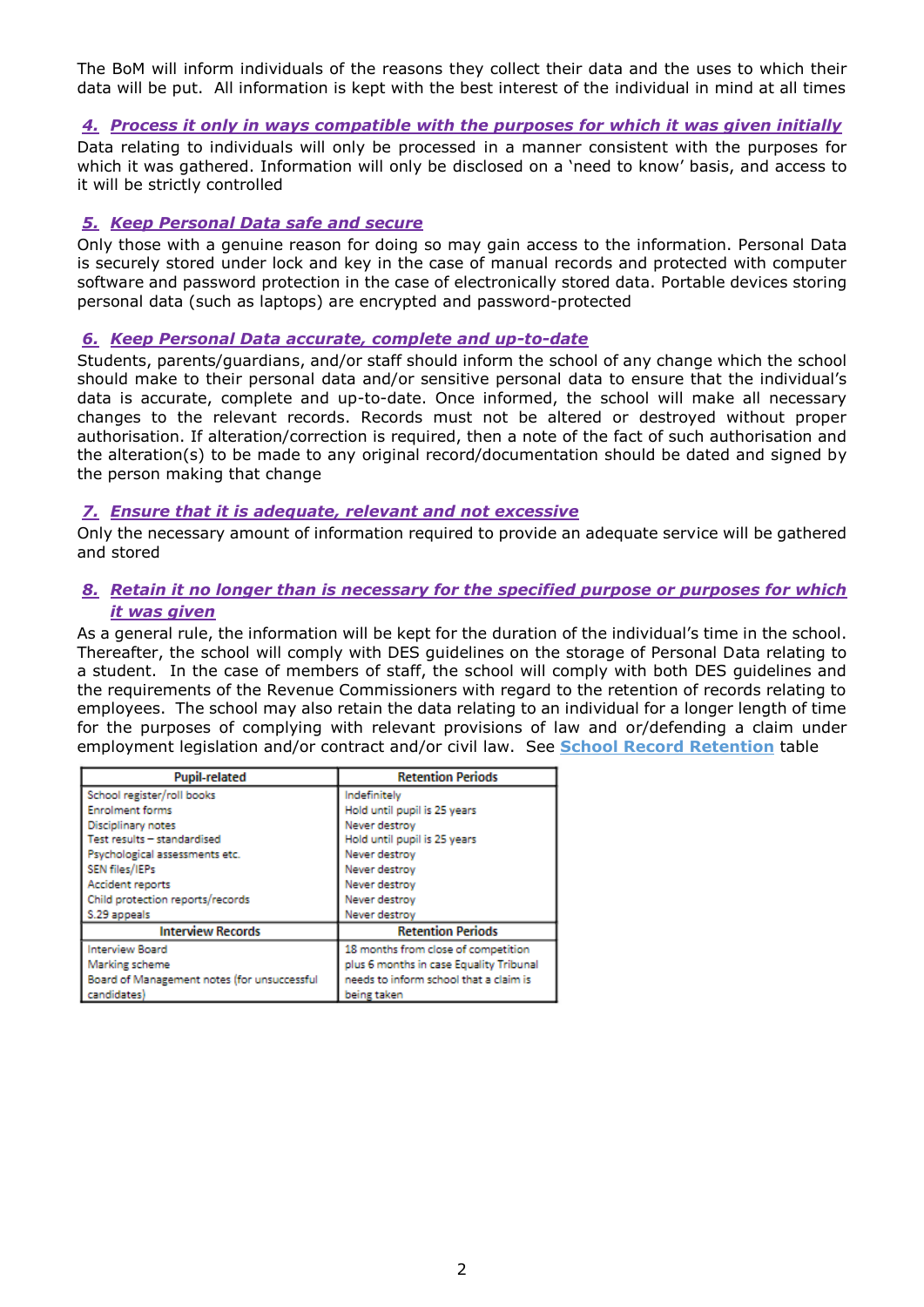| <b>Staff Records</b>                                           | <b>Retention Periods</b>                                                                                 |
|----------------------------------------------------------------|----------------------------------------------------------------------------------------------------------|
| Contract of employment<br><b>Teaching Council registration</b> | Retention for duration of employment +<br>7 years                                                        |
| <b>Vetting records</b>                                         |                                                                                                          |
| Accident/Injury at work reports                                | (6 years to make a claim against the<br>school plus 1 year for proceedings to be<br>served on school)    |
| <b>BoM Records</b>                                             | <b>Retention Periods</b>                                                                                 |
| BOM agenda and minutes<br><b>CCTV</b> recordings               | Indefinitely<br>28 days normally. In the event of<br>criminal investigation - as long as is<br>necessary |
| Payroll & taxation                                             | Revenue require a 6-year period after<br>the end of the tax year                                         |
| Invoices/receipts                                              | Retain for 7 years                                                                                       |
| <b>Audited accounts</b>                                        | Indefinitely                                                                                             |

### *9. Provide a copy of their personal data to any individual on request*

Individuals have a right to know and have access to a copy of personal data held about them, by whom, and the purpose for which it is held

### **SCOPE**

The Data Protection legislation applies to the keeping and processing of *Personal Data*. The purpose of this policy is to assist the school to meet its statutory obligations, to explain those obligations to School staff, and to inform staff, students and their parents/guardians how their data will be treated

The policy applies to all school staff, the Board of Management, parents/guardians, students and others (including prospective or potential students and their parents/guardians, and applicants for staff positions within the school) insofar as the school handles or processes their *Personal Data* in the course of their dealings with the school

### *Definition of Data Protection Terms*

In order to properly understand the school's obligations, there are some key terms, which should be understood by all relevant school staff:

*Personal Data* means any data relating to an identified or identifiable natural person i.e. a living individual who is or can be identified either from the data or from the data in conjunction with other information that is in, or is likely to come into, the possession of the Data Controller (BoM)

*Data Controller* is the Board of Management of the school

*Data Subject -* is an individual who is the subject of personal data

*Data Processing* - performing any operation or set of operations on data, including:

- Obtaining, recording or keeping the data,
- Collecting, organising, storing, altering or adapting the data
- Retrieving, consulting or using the data
- Disclosing the data by transmitting, disseminating or otherwise making it available
- Aligning, combining, blocking, erasing or destroying the data

*Data Processor* - a person who processes personal information on behalf of a data controller, but **does not include an employee of a data controller** who processes such data in the course of their employment, for example, this might mean an employee of an organisation to which the data controller out-sources work. The Data Protection legislation places responsibilities on such entities in relation to their processing of the data. e.g. Aladdin;

*Special categories of Personal Data* refers to *Personal Data* regarding a person's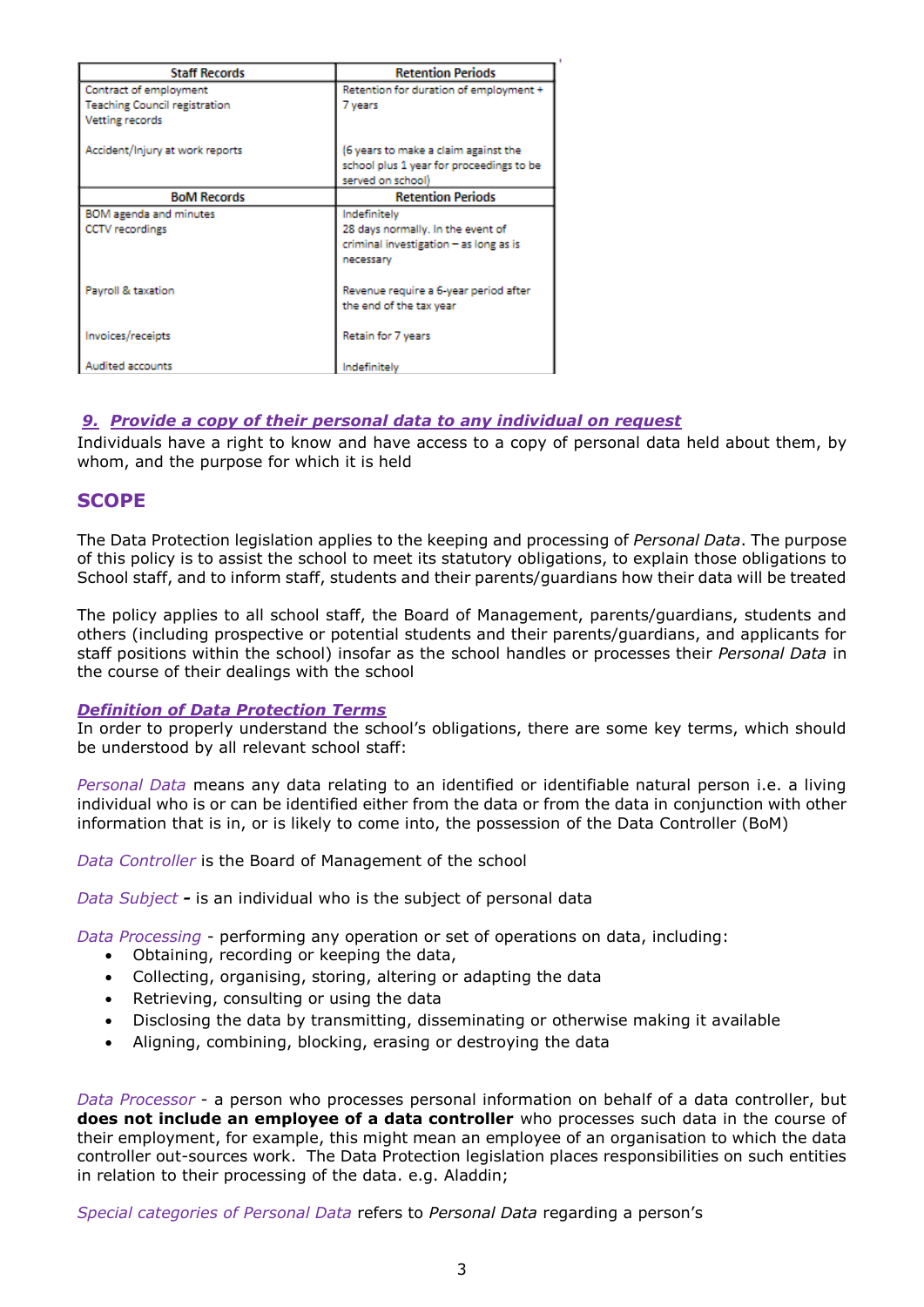- racial or ethnic origin
- political opinions or religious or philosophical beliefs
- physical or mental health
- sexual life and sexual orientation
- genetic and biometric data
- criminal convictions or the alleged commission of an offence
- trade union membership

*Personal Data Breach –* a breach of security leading to the accidental or unlawful destruction, loss, alteration, unauthorised disclosure of, or access to personal data transmitted, stored or otherwise processed. This means any compromise or loss of personal data, no matter how or where it occurs

# **RATIONALE**

In addition to its legal obligations under the broad remit of educational legislation, the school has a legal responsibility to comply with the Data Protection Acts 1988 to 2018 and the GDPR

This policy explains what sort of data is collected, why it is collected, for how long it will be stored and with whom it will be shared. The school takes its responsibilities under data protection law very seriously and wishes to put in place safe practices to safeguard individual's personal data. It is also recognised that recording factual information accurately and storing it safely facilitates an evaluation of the information, enabling the Principal and Board of Management to make decisions in respect of the efficient running of the School. The efficient handling of data is also essential to ensure that there is consistency and continuity where there are changes of personnel within the school and Board of Management

# **OTHER LEGAL OBLIGATIONS**

Implementation of this policy takes into account the school's other legal obligations and responsibilities. Some of these are directly relevant to data protection. *For example:*

Under *Section 9(g) of the [Education Act, 1998](http://acts2.oireachtas.ie/zza51y1998.1.html)*, the parents of a student, or a student who has reached the age of 18 years, must be given access to records kept by the school relating to the progress of the student in their education

Under *Section 20 of the [Education \(Welfare\) Act, 2000](http://www.oireachtas.ie/documents/bills28/acts/2000/a2200.pdf)*, the school must maintain a register of all students attending the School

Under S*ection 20(5) of the Education (Welfare) Act, 2000*, a Principal is obliged to notify certain information relating to the child's attendance in school and other matters relating to the child's educational progress to the Principal of another school to which a student is transferring. Harold Boys' N.S. sends, by post, a copy of a child's *Passport,* as provided by the National Council for Curriculum and Assessment, to the Principal of the Post-Primary School in which the pupil has been enrolled

Where reports on pupils which have been completed by professionals, apart from Harold Boys' N.S. staff, are included in current pupil files, such reports are only passed to the Post-Primary school following express written permission having been sought and received from the parents of the said pupils

Under *Section 21 of the [Education \(Welfare\) Act, 2000](http://www.oireachtas.ie/documents/bills28/acts/2000/a2200.pdf)*, the school must record the attendance or non-attendance of students registered at the school on each school day

Under *Section 28 of the [Education \(Welfare\) Act, 2000](http://www.oireachtas.ie/documents/bills28/acts/2000/a2200.pdf)*, the School may supply *Personal Data* kept by it to certain prescribed bodies (the Department of Education and Skills, Tusla, the National Council for Special Education and other schools). The BoM must be satisfied that it will be used for a 'relevant purpose' (which includes recording a person's educational or training history or monitoring their educational or training progress; or for carrying out research into examinations, participation in education and the general effectiveness of education or training)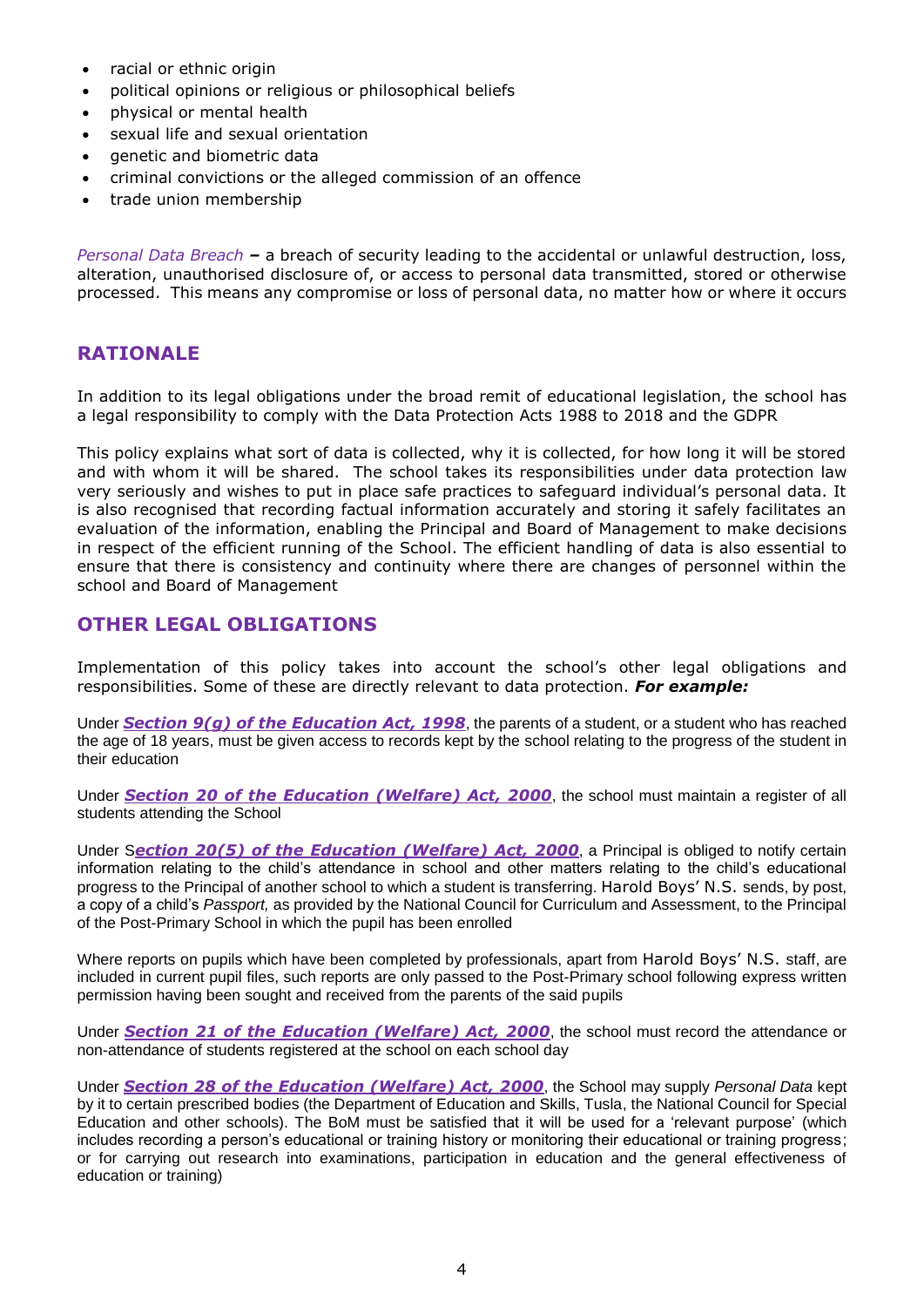Under *Section 14 of the Education for Persons with Special Educational Needs Act, 2004*, the school is required to furnish to the National Council for Special Education (and its employees, which would include Special Educational Needs Organisers) such information as the Council may from time to time reasonably request

The *Freedom of Information Act 1997* provides a qualified right to access to information held by public bodies which does not necessarily have to be "personal data", as with data protection legislation. While most schools are not currently subject to freedom of information legislation, (with the exception of schools under the direction of Education and Training Boards), if a school has furnished information to a body covered by the Freedom of Information Act (such as the Department of Education and Skills, etc.) these records could be disclosed by that body if a request is made to that body

Under *Section 26(4) of the Health Act, 1947* a School shall cause all reasonable facilities (including facilities for obtaining names and addresses of pupils attending the school) to be given to a health authority who has served a notice on it of medical inspection, e.g. a dental inspection

Under *Children First Act 2015, mandated persons in* schools have responsibilities to report child welfare concerns to TUSLA- Child and Family Agency (or in the event of an emergency and the unavailability of TUSLA, to An Garda Síochána)

# **RELATIONSHIP TO CHARACTERISTIC SPIRIT OF THE SCHOOL:**

Harold Boys' N.S. seeks to:

- enable students to develop their full potential
- provide a safe and secure environment for learning
- promote respect for the diversity of values, beliefs, traditions, languages and ways of life in society

We aim to achieve these goals while respecting the privacy and data protection rights of students, staff, parents/guardians and others who interact with us. The school wishes to achieve these aims/missions while fully respecting individuals' rights to privacy and rights under the Data Protection legislation.

# **PERSONAL DATA**

The *Personal Data* records held by the school **may** include:

### *1. Staff records:*

*a) Categories of staff data:*

As well as existing members of staff (and former members of staff), these records may also relate to applicants applying for positions within the school, trainee teachers and teachers under probation. These staff records may include:

- Name, address and contact details, PPS number.
- Name and contact details of next-of-kin in case of emergency.
- Original records of application and appointment to promotion posts
- Details of approved absences (career breaks, parental leave, study leave, etc.)
- Details of work record (qualifications, classes taught, subjects, etc.)
- Details of any accidents/injuries sustained on school property or in connection with the staff member carrying out their school duties
- Records of any reports the school (or its employees) have made in respect of the staff member to State departments and/or other agencies under Children First Act 2015
- b) *Purposes*:

Staff records are kept for the purposes of:

- the management and administration of school business (now and in the future)
- to facilitate the payment of staff, and calculate other benefits/entitlements (including reckonable service for the purpose of calculation of pension payments, entitlements and/or redundancy payments where relevant)
- to facilitate pension payments in the future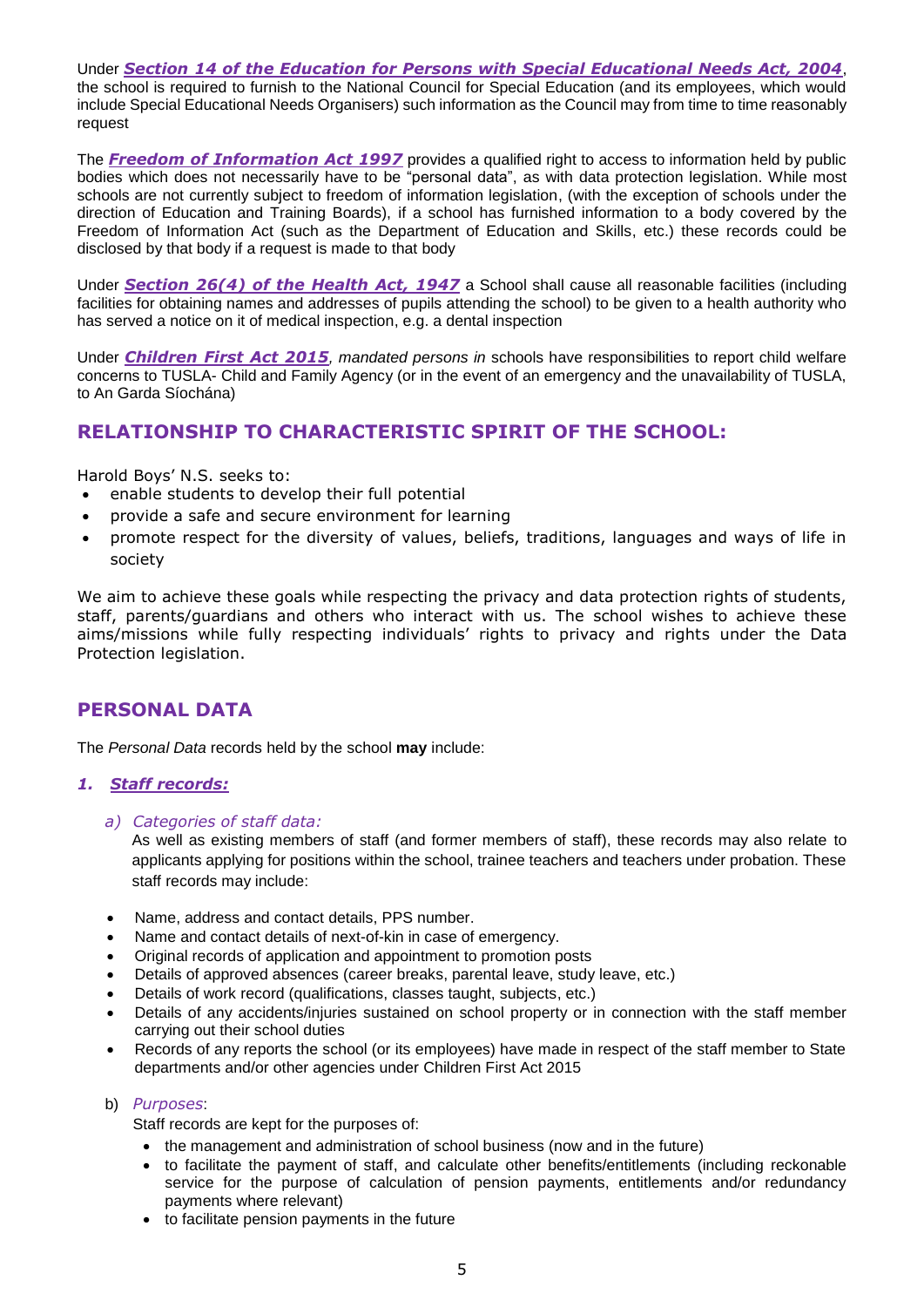- human resources management
- recording promotions made (documentation relating to promotions applied for) and changes in responsibilities, etc.
- to enable the school to comply with its obligations as an employer, including the preservation of a safe, efficient working and teaching environment (including complying with its responsibilities under the Safety, Health and Welfare at Work Act 2005)
- to enable the school to comply with requirements set down by the Department of Education and Skills, the Revenue Commissioners, the National Council for Special Education, TUSLA, the HSE, and any other governmental, statutory and/or regulatory departments and/or agencies
- and for compliance with legislation relevant to the school.

*c) Location and Security procedures of Harold Boys' N.S.:* 

- a. Manual records are kept in a secure, locked filing cabinet in a locked administration office only accessible to personnel who are authorised to use the data. Employees are required to maintain the confidentiality of any data to which they have access.
- b. Digital records are stored on password-protected computer with adequate encryption and firewall software in a locked office. The school has the burglar alarm activated during out-of-school hours.

### *2. Student records:*

### *a) Categories of student data:*

These may include:

- Information which may be sought and recorded at enrolment and may be collated and compiled during the course of the student's time in the school. These records may include:
	- o name, address and contact details, PPS number
	- o date and place of birth
	- o names and addresses of parents/guardians and their contact details (including any special arrangements with regard to guardianship, custody or access)
	- o religious belief
	- o racial or ethnic origin
	- o membership of the Traveller community, where relevant
	- o whether they (or their parents) are medical card holders
	- o whether English is the student's first language and/or whether the student requires English language support
	- o any relevant special conditions (e.g. special educational needs, health issues, etc.) which may apply
- Information on previous academic record (including reports, references, assessments and other records from any previous school(s) attended by the student
- Psychological, psychiatric and/or medical assessments
- Attendance records
- Photographs and recorded images of students (including at school events and noting achievements) are managed in line with the accompanying policy on school photography.
- Academic record subjects studied, class assignments, examination results as recorded on official School reports
- Records of significant achievements
- Whether the student is exempt from studying Irish
- Records of disciplinary issues/investigations and/or sanctions imposed
- Other records e.g. records of any serious injuries/accidents, etc. (Note: it is advisable to inform parents that a particular incident is being recorded).
- Records of any reports the school (or its employees) have made in respect of the student to State Departments and/or other agencies under Children First Act 2015.

### *b) Purposes: The purposes for keeping student records include:*

- to enable each student to develop to his full potential
- to comply with legislative or administrative requirements
- to ensure that eligible students can benefit from the relevant additional teaching or financial supports
- to support the provision of religious instruction
- to enable parents/guardians to be contacted in the case of emergency or in the case of school closure, or to inform parents of their child's educational progress or to inform parents of school events, etc.
- to meet the educational, social, physical and emotional requirements of the student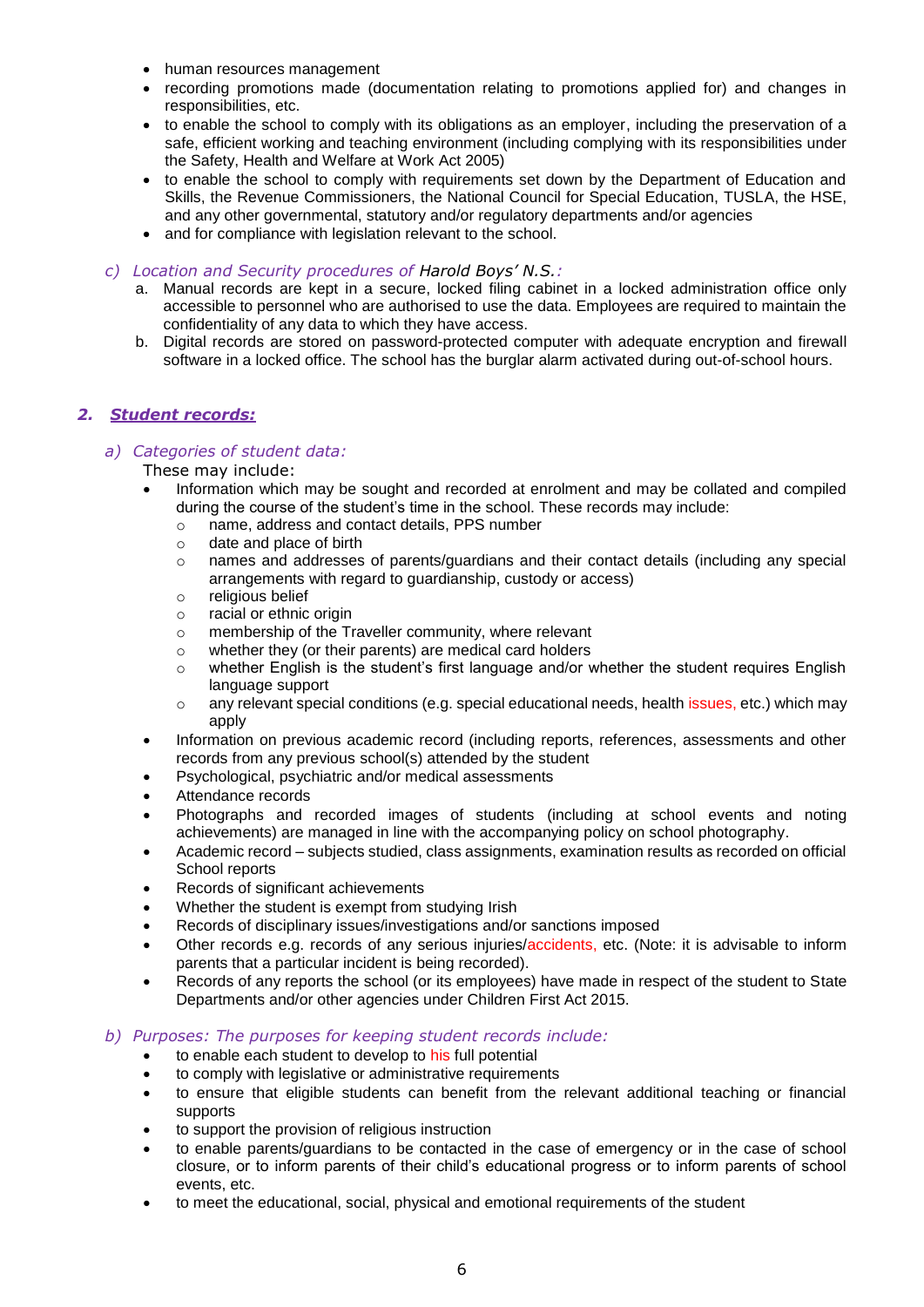- photographs and recorded images of students are taken to celebrate school achievements, e.g. compile yearbooks, establish a school website, record school events, and to keep a record of the history of the school. Such records are taken and used in accordance with the 'School Website Privacy Statement'.
- to ensure that the student meets the school's admission criteria
- to ensure that students meet the minimum age requirement for attendance at Primary School.
- to ensure that any student seeking an exemption from Irish meets the criteria in order to obtain such an exemption from the authorities
- to furnish documentation/information about the student to the Department of Education and Skills, the National Council for Special Education, TUSLA, and other schools, etc. in compliance with law and directions issued by government departments
- to furnish, when requested by the student (or their parents/guardians in the case of a student under 18 years) documentation/information/references to second-level educational institutions.

### *c) (Location and Security procedures as above):*

### *3. Board of Management records:*

#### *a) Categories of Board of Management data:*

- Name, address and contact details of each member of the Board of Management (including former members of the Board of Management)
- Records in relation to appointments to the Board
- Minutes of Board of Management meetings and correspondence to the Board which may include references to individuals.

#### *b) Purposes:*

To enable the Board of Management to operate in accordance with the Education Act 1998 and other applicable legislation and to maintain a record of Board appointments and decisions.

*c) (Location and Security procedures as above):* 

### *4. Other Records: Creditors*

### *a) Categories of Board of Management data:*

The school may hold some or all of the following information about creditors (some of whom are selfemployed individuals):

- name
- address
- contact details
- PPS number
- tax details
- bank details and
- amount paid

#### *b) Purposes: The purposes for keeping creditor records are:*

This information is required for routine management and administration of the school's financial affairs, including the payment of invoices, the compiling of annual financial accounts and complying with audits and investigations by the Revenue Commissioners.

*c) (Location and Security procedures as above):* 

### *5. Other Records: Charity Tax-back Forms*

*a) Categories of Board of Management data:*

The school may hold the following data in relation to donors who have made charitable donations to the school:

- name
- address
- telephone number
- PPS number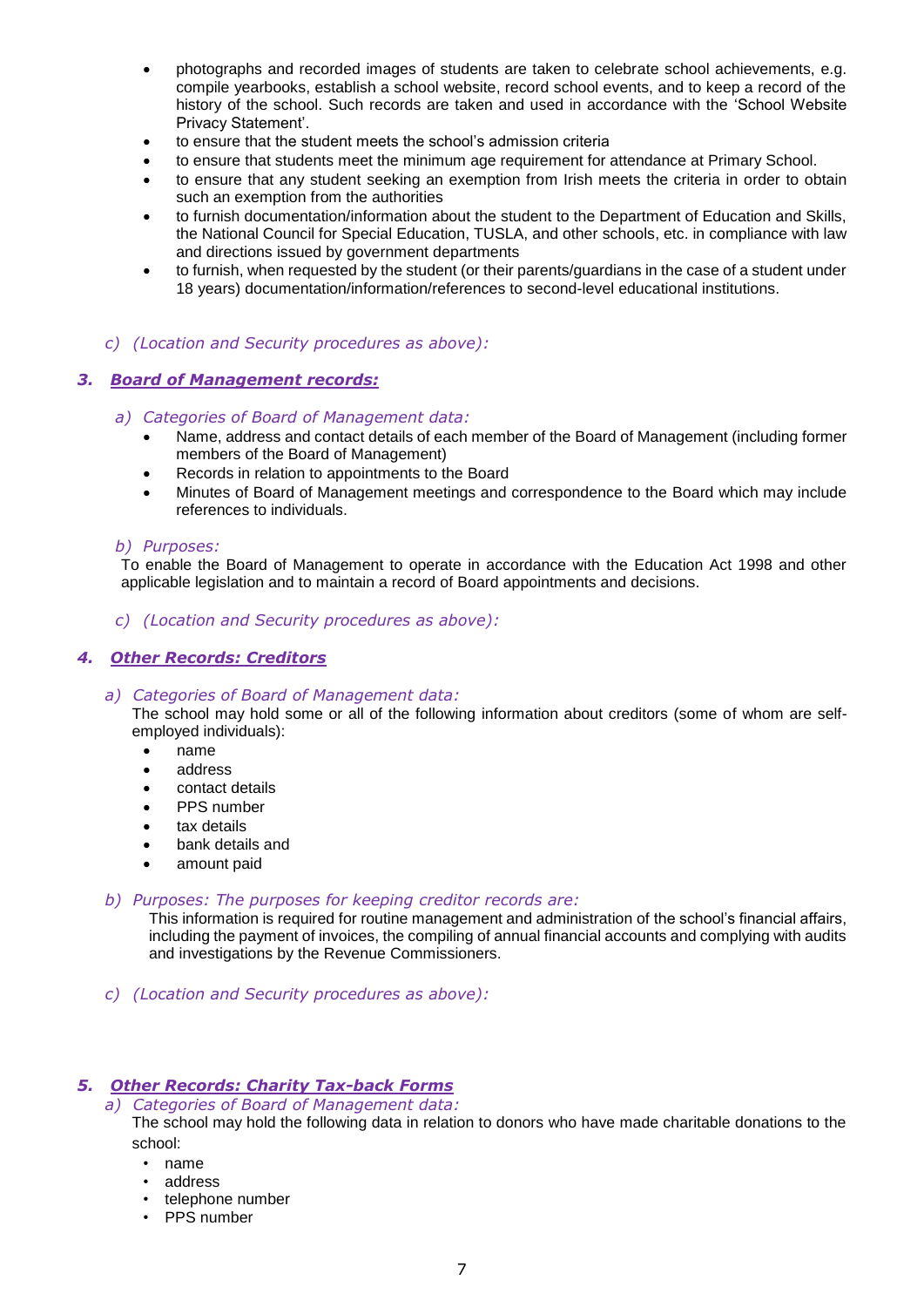- tax rate
- signature and
- the gross amount of the donation.

### *b) Purposes: The purposes for keeping creditor records are:*

Schools are entitled to avail of the scheme of tax relief for donations of money they receive. To claim the relief, the donor must complete a certificate (CHY2) and forward it to the school to allow it to claim the grossed up amount of tax associated with the donation. The information requested on the appropriate certificate is the parents' name, address, PPS number, tax rate, telephone number, signature and the gross amount of the donation. This is retained by the School in the event of audit by the Revenue Commissioners.

*c) (Location and Security procedures as above):* 

# **EXAMINATION RESULTS**

The school will hold data comprising examination results in respect of its students. These include class, midterm, annual and continuous assessment results and the results of Standardised Tests

### *Purposes:*

The main purpose for which these examination results are held is to monitor a student's progress and to provide a sound basis for advising them and their parents or guardian about educational attainment levels and recommendations for the future. The data may also be aggregated for statistical/reporting purposes, such as to compile results tables. The data may be transferred to the Department of Education and Skills, the National Council for Curriculum and Assessment and other schools to which pupils move.

### *Location and Security procedures*

As above

# **LINKS TO OTHER POLICIES AND TO CURRICULUM DELIVERY**

Our school policies need to be consistent with one another, within the framework of the overall School Plan. Relevant school policies already in place or being developed or reviewed, shall be examined with reference to the *Data Protection Policy* and any implications which it has for them shall be addressed.

The following policies may be among those considered:

- Pupil Online Database (POD): Collection of the data for the purposes of complying with the Department of Education and Skills' pupil online database.
- Child Protection Procedures
- Anti-Bullying Procedures
- Code of Behaviour
- Enrolment Policy
- ICT Acceptable Usage Policy
- Assessment Policy
- Special Educational Needs Policy
- Book-Rental Policy
- Critical Incident Policy
- Attendance Policy

# **PROCESSING IN LINE WITH A DATA SUBJECT'S RIGHTS**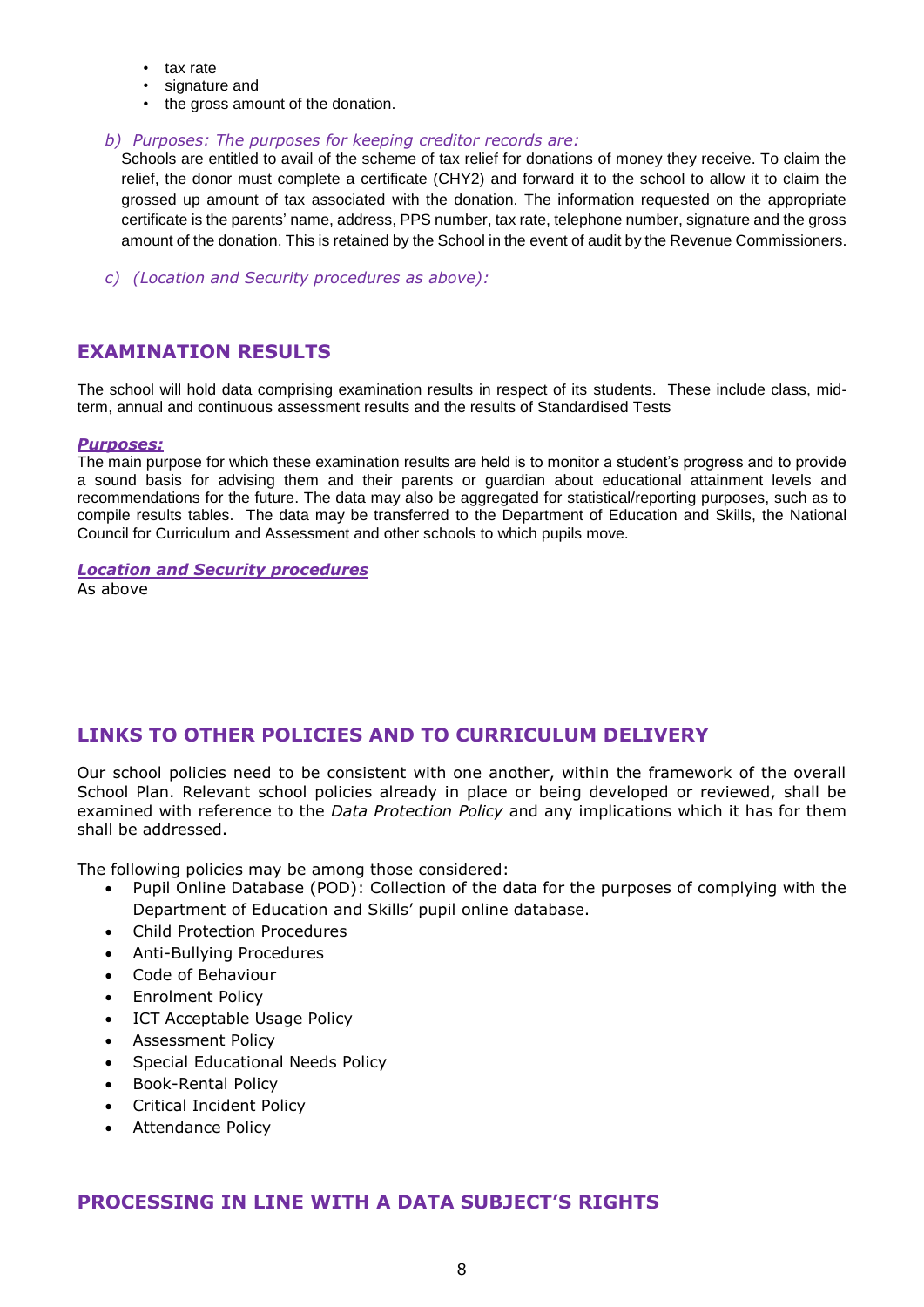Data in this school will be processed in line with the data subject's rights. Data subjects have a right to:

- Know what personal data the school is keeping on them
- Request access to *any data* held about them by a data controller
- Prevent the processing of their data for direct-marketing purposes
- Ask to have inaccurate data amended
- Ask to have data erased once it is no longer necessary or irrelevant.

### *Data Processors*

Where the school outsources to a data processor off-site, it is required by law to have a written contract in place (*Written Third party service agreement*). Harold Boys' N.S. third party agreement specifies the conditions under which the data may be processed, the security conditions attaching to the processing of the data and that the data must be deleted or returned upon completion or termination of the contract.

### *Personal Data Breaches*

All incidents in which personal data has been put at risk must be reported to the Office of the Data Protection Commissioner within 72 hours

When the personal data breach is likely to result in a high risk to the rights and freedoms of natural persons, the BoM must communicate the personal data breach to the data subject without undue delay

If a data processor becomes aware of a personal data breach, it must bring this to the attention of the data controller (BoM) without undue delay.

### *Dealing with a data access request*

Individuals are entitled to a copy of their personal data on written request

The individual is entitled to a copy of their personal data

Request must be responded to within one month. An extension may be required e.g. over holiday periods

No fee may be charged except in exceptional circumstances where the requests are repetitive or manifestly unfounded or excessive

No personal data can be supplied relating to another individual apart from the data subject

# **PROVIDING INFORMATION OVER THE PHONE**

An employee dealing with telephone enquiries should be careful about disclosing any personal information held by the school over the phone. In particular, the employee should:

- Ask that the caller put their request in writing
- Refer the request to the Principal for assistance in difficult situations
- Not feel forced into disclosing personal information

# **IMPLEMENTATION ARRANGEMENTS, ROLES AND RESPONSIBILITIES**

The BoM is the data controller and the Principal implements the Data Protection Policy, ensuring that staff who handle or have access to *Personal Data* are familiar with their data protection responsibilities

The following personnel have responsibility for implementing the Data Protection Policy:

| <b>Name</b>          | <b>Responsibility</b>    |  |
|----------------------|--------------------------|--|
| Board of Management: | Data Controller          |  |
| Principal:           | Implementation of Policy |  |

# **RATIFICATION & COMMUNICATION**